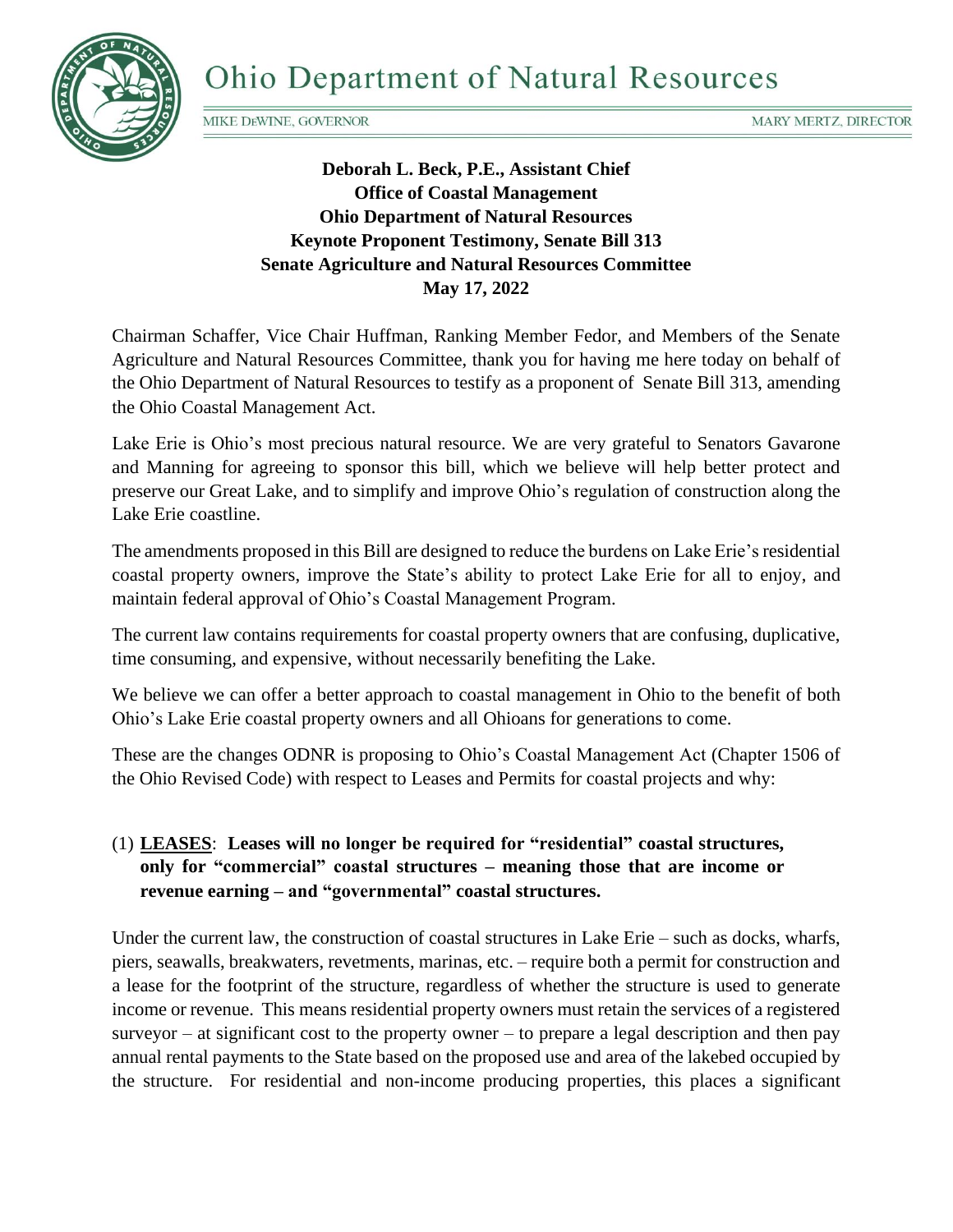financial burden on those property owners simply attempting to access the Lake from their homes or to protect their property from loss and/or damage due to coastal erosion and flooding.

In recent years it has become more challenging and expensive for registered surveyors to prepare these legal descriptions due to the Ohio Supreme Court's decision in the *Merrill* case defining the "natural shoreline" boundary of Lake Erie as "the line at which the water usually stands when free from disturbing causes." There were disagreements between Lake Erie's coastal property owners and the State of Ohio over the location and definition of the "natural shoreline" and it was hoped the Court would clarify the meaning of that term. Instead, the Court chose to refer back to its original language from 1878 without clarification. This definition of the natural shoreline is vague making the location of the natural shoreline very difficult to determine. "The line at which the water usually stands when free from disturbing causes" is a moveable boundary that changes with the movement of sand and fluctuating water levels.

Amidst this quagmire, ODNR's ability to manage Lake Erie has been severely compromised. So, we have worked tirelessly to find a solution and path forward with this legislation to manage Lake Erie more effectively while reducing burdensome regulation.

Ohio must move on, and it is clear that leasing may not be the best mechanism to protect the Lake. Yes, the State of Ohio holds Lake Erie as Trustee for the people of the State and has done so since the creation of the State. However, that does not mean that the best way to manage a dynamic natural resource like a Great Lake is to treat it as a mere piece of property. While it is ODNR's policy that revenue and income producing commercial entities utilizing State property must have an agreement with the State to compensate the public for the use of that property (e.g. private vendors at state parks), such an additional lease requirement for a residential use that does not generate income or revenue is not reasonable and should end.

Coastal management in Ohio needs to shift from a contentious property management system that does not allow proper natural resource management of the Lake, to a universal permitting system that does. One that recognizes protection of the Lake and all those who enjoy it as paramount, and where Leases are only a necessary added requirement for revenue and income producing uses.

## **(2) PERMITS: Permits will continue to be required for all coastal structures built in the future, but the amount of time, engineering, and cost for a permit application will correspond to the size and complexity of the proposed project, potential risk to public safety, and impact on Lake Erie resources if it is not designed and constructed properly.**

Ohio's coastal permitting statute needs to be adjusted as well. Under current Ohio law, a permit is required to construct any structure that may affect erosion, wave action, or flooding along or near the Lake Erie shoreline. Under federal law, the State of Ohio maintains federal approval of its Coastal Management Program by proving it can manage all of Lake Erie, not just its shoreline.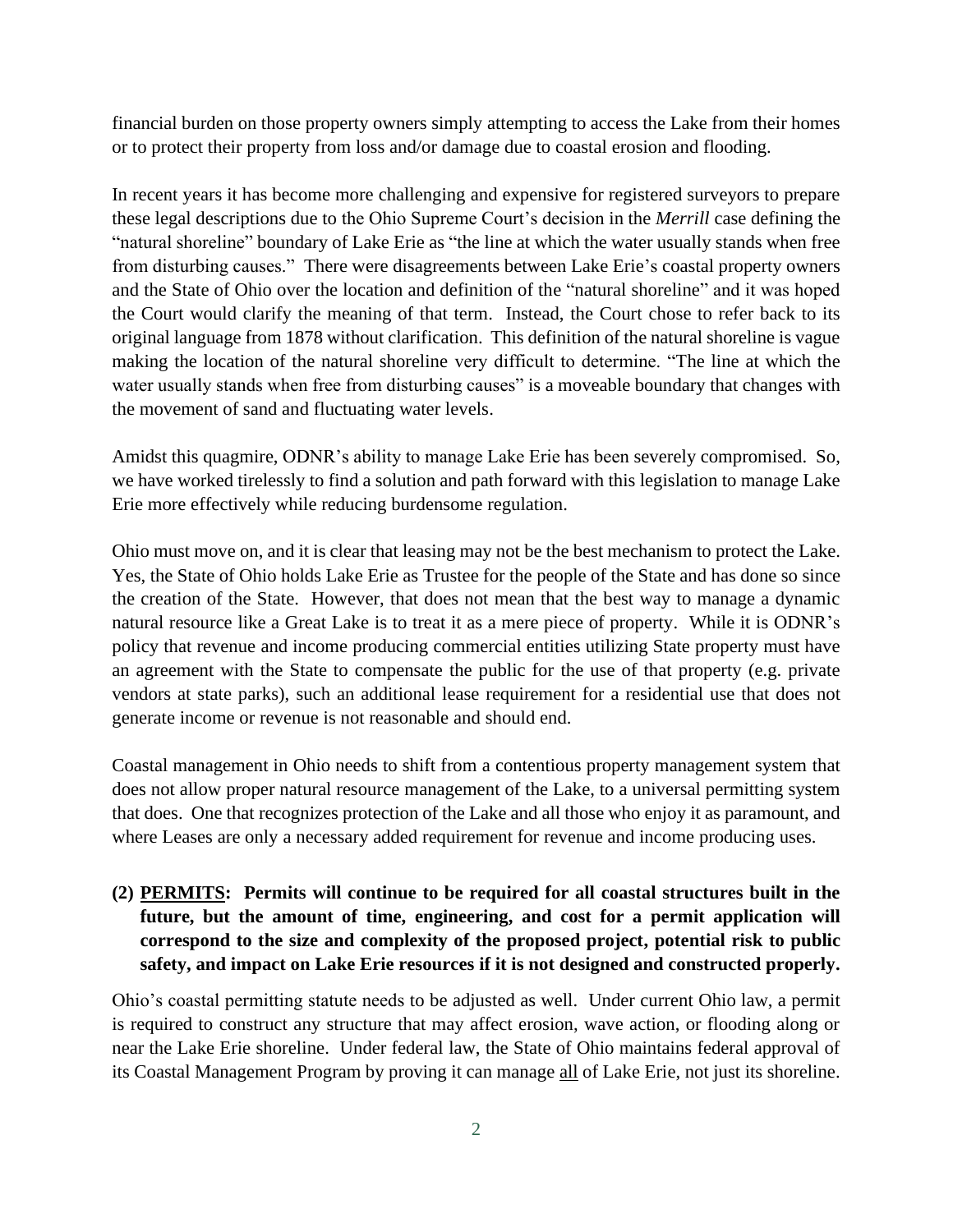Ohio can no longer do so via Leases, but can continue to do so via Permits, as long as those permits cover all Lake Erie coastal structures within Ohio's territorial boundaries and not just development along or near the Lake shore. The scope of the permitting statute needs to expand, as the scope of the leasing statute contracts, to maintain federal approval of Ohio's Coastal Management Program.

While the permits will be a universal requirement for all Lake Erie coastal structures, this Bill allows the process for obtaining them in the future to be streamlined and tiered to recognize that one-size does not fit all projects on Lake Erie.

Under the existing permitting statute, all projects require a registered professional engineer to prepare plans and specifications. This requirement results in a large backlog for private coastal engineering consultants and contractors on the Lake and delays in the permit process. For smaller coastal structures with minimal impacts, it may also be unnecessary. Many coastal structures do not endanger life, property, or the resources of Lake Erie, and do not need registered professional engineers to design them, yet under the current law, an engineered design is a blanket requirement without exception. That does not make any sense for coastal property owners, the public, or the Lake, and this legislation would correct it.

Under this legislation, a coastal permit will be required for the construction of any new coastal structure using the following tiered system based on the likelihood that the project could endanger life, property, or the resources of Lake Erie if it is not properly designed by a professional engineer:

| TIER   | <b>TYPE OF PROJECT</b>               | <b>EXAMPLES</b>         | <b>ENGINEERING</b>                |
|--------|--------------------------------------|-------------------------|-----------------------------------|
|        |                                      |                         | <b>REQUIREMENTS</b>               |
| Tier 1 | Projects that are <b>unlikely</b> to | floating docks, nature- | will <b>not require</b> plans and |
|        | endanger life, health,               | based shorelines,       | specifications prepared by        |
|        | property, or the resources of        | beaches, wetlands       | a registered professional         |
|        | Lake Erie                            |                         | engineer                          |
| Tier 2 | Projects that <b>could</b> endanger  | revetments, seawalls,   | will <b>require</b> plans and     |
|        | life, health, property, or the       | certain piers           | specifications prepared by        |
|        | resources of Lake Erie if not        |                         | a registered professional         |
|        | properly designed                    |                         | engineer                          |
| Tier 3 | Projects that could                  | groins, breakwaters,    | will <b>require</b> plans and     |
|        | significantly endanger life,         | marinas                 | specifications prepared by        |
|        | health, property, or the             |                         | a registered professional         |
|        | resources of Lake Erie if not        |                         | engineer and require              |
|        | properly designed                    |                         | additional studies needed to      |
|        |                                      |                         | evaluate the coastal              |
|        |                                      |                         | structure or restoration          |

In addition to reducing unneeded and burdensome regulatory requirements, this legislation will authorize and encourage the restoration of Lake Erie's degraded and lost natural coastal features. The legislation specifically allows – for the first time – a permit to perform "coastal restoration" of wetlands, fish & wildlife habitat, beaches, and other lost natural features that used to be common along Lake Erie's shoreline, the loss of which has been devastating to the health of Lake Erie.